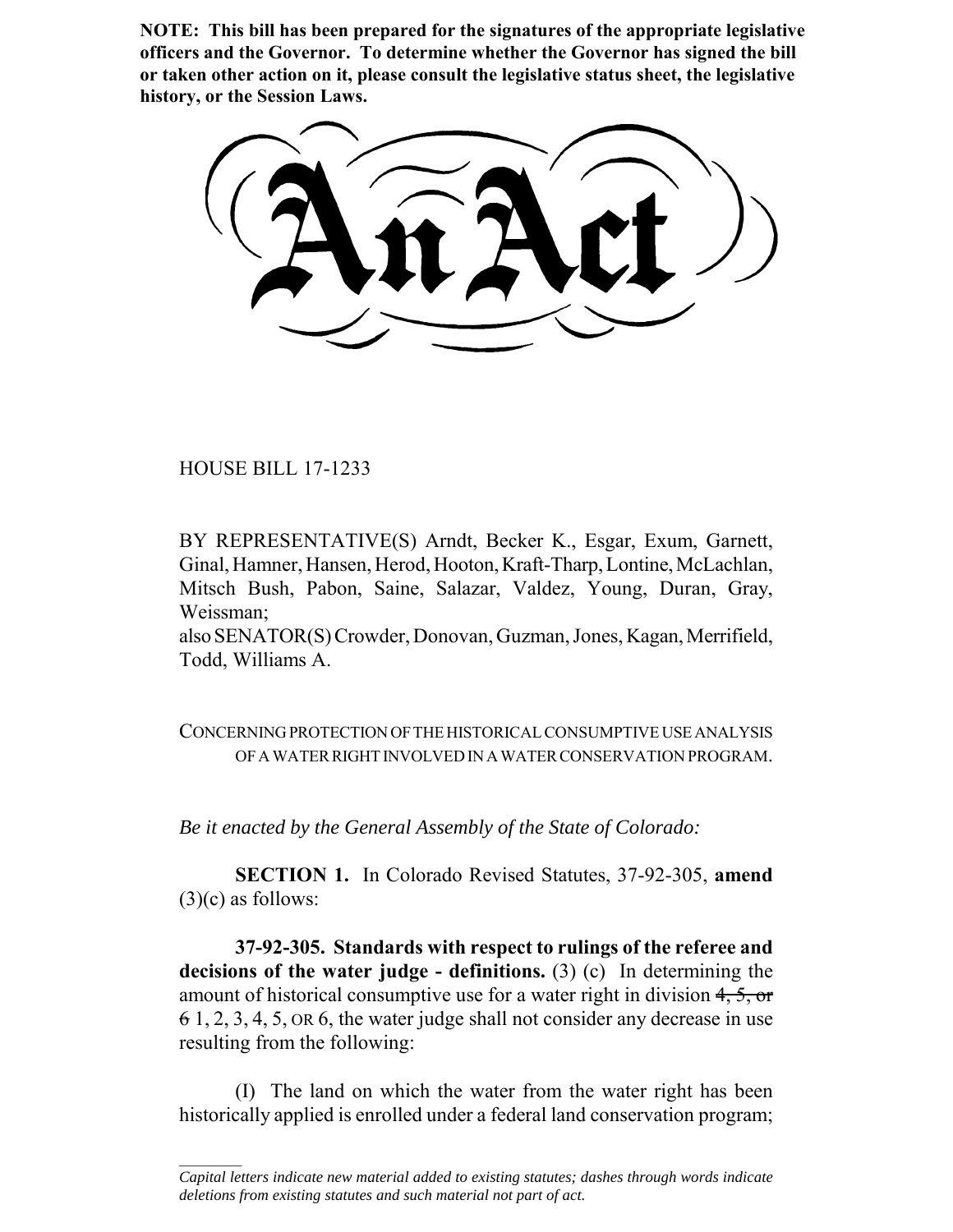(II) The nonuse or decrease in use of the water from the water right by its owner for a maximum of five years in any consecutive ten-year period as a result of participation in:

(A) A water conservation program, INCLUDING A PILOT PROGRAM, approved IN ADVANCE by a state agency, water conservation district, water district, water authority, or water conservancy district for lands that are within the entity's jurisdictional boundaries OR BY A STATE AGENCY WITH EXPLICIT STATUTORY JURISDICTION OVER WATER CONSERVATION OR WATER RIGHTS;

(B) A water conservation program, INCLUDING A PILOT PROGRAM, established through formal written action or ordinance by a water district, water authority, or municipality or its municipal water supplier for lands that are within the entity's jurisdictional boundaries;

(C) An approved land fallowing program as provided by law in order to conserve water or to provide water for compact compliance; or

(D) A water banking program as provided by law.

**SECTION 2. Applicability.** This act applies to decreases in water use occurring on or after the effective date of this act.

**SECTION 3. Safety clause.** The general assembly hereby finds,